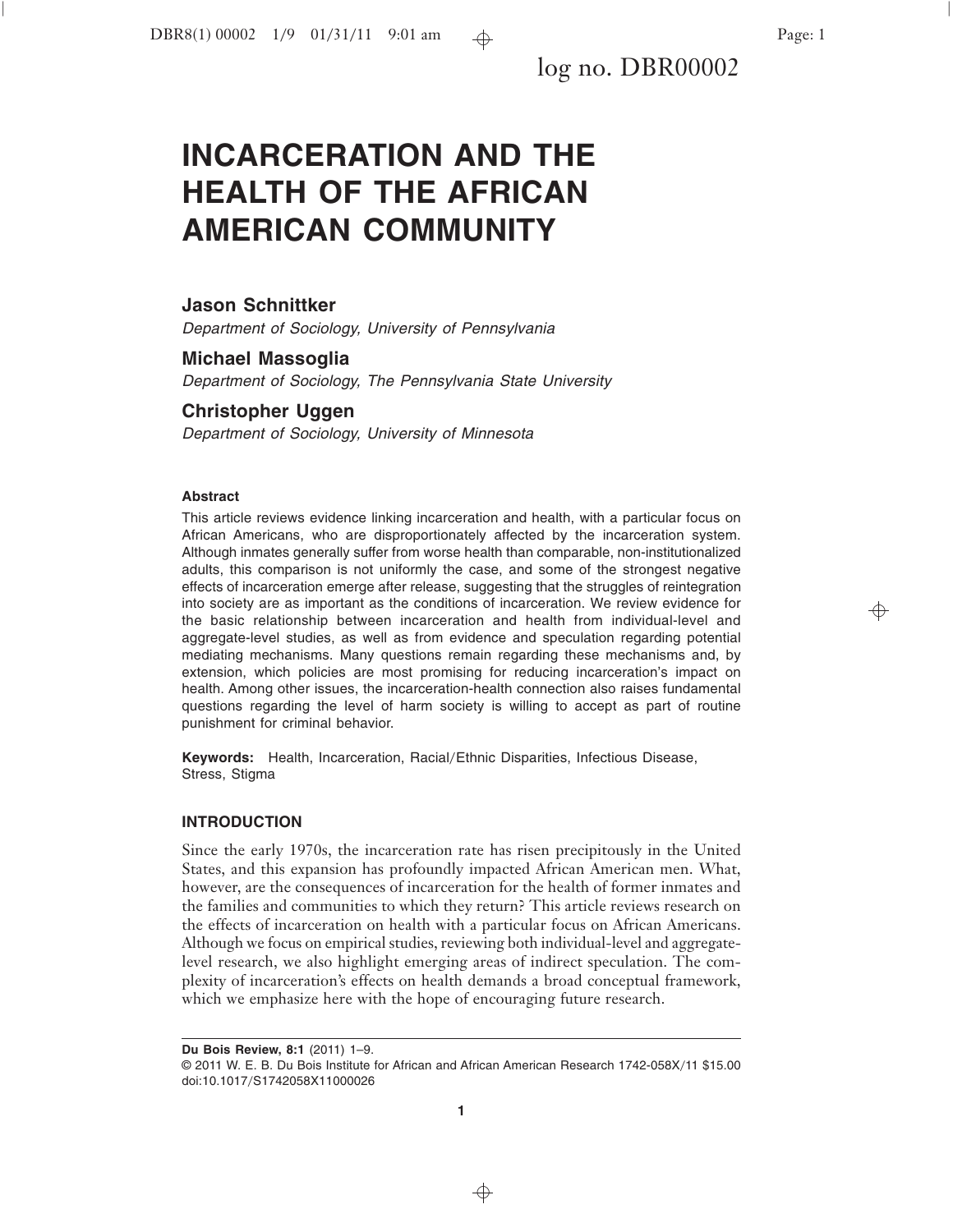Jason Schnittker et al.

 $\oplus$ 

## **Patterns of Incarceration**

The prison system has grown enormously over the last thirty years, characterized by an increase in both its stock and flow. Prior to the mid 1970s, the prison incarceration rate fluctuated in a narrow range around one hundred incarcerations per 100,000 persons. Beginning in 1973, however, the rate began a steady upward march, growing by approximately 6% per year and passing the 500 mark in the first decade of the twenty-first century (Glaze and Bonczar, 2007). As of 2009, over 2.4 million prisoners and parolees were under supervision, and an additional four million ex-prisoners were in the population (Uggen et al., 2006). Combining the current and the ex-prisoner figures, more than six million U.S. citizens have served time in a penitentiary, representing about 2.9% of the adult population, 5.5% of the adult male population, and 17% of the African American adult male population (Uggen et al., 2006).

6 6

For those concerned with health, the phenomenon of racialized mass incarceration (Bobo and Thompson, 2010) has two important features. For one, the penal system is indeed "mass" in the sense that it is now large enough to affect an entire demographic group, not simply a small group of individuals (Garland 2001). Furthermore, the category of current and former inmates has characteristics of a status group, rather than a class or caste, meaning that former inmates share a negative credential that affects their life chances irrespective of their social origins (Uggen et al., 2006). These two features are particularly relevant to understanding how incarceration affects the health of inmates and communities. They suggest that the health risks of incarceration are "fundamental" in the sense that they may be linked to health through a variety of different mechanisms, not unlike socioeconomic status itself (Link and Phelan, 1995).

## **The Health of Inmates: Descriptive Evidence**

At a descriptive level, current inmates clearly have elevated levels of illness, especially given their relatively young age. Estimates vary among studies, depending on sampling and survey instrument, but the general picture is clear. Inmates report higher levels of chronic illness, but not for all conditions. A report by the National Commission on Correctional Health Care (2002) provides perhaps the most generalizable estimates. The Commission reports that approximately 18% of inmates have hepatitis C, and just over 7% have tuberculosis, rates far higher than found in the U.S. population as a whole. Similarly, about  $1.5\%$  of inmates have HIV/AIDS, although the number of AIDS-related deaths in prison is declining, much as it is in the general population (Maruschak 2010a). Asthma  $(8.5\%)$ , diabetes  $(4.8\%)$ , and hypertension  $(18.3%)$  are also common, but of these only asthma is elevated relative to the U.S. population as a whole. Another study reports that inmates have *lower* levels of obesity and, further, that racial and ethnic disparities are smaller in prisons and jails than in the general population (Binswanger et al., 2009). Nevertheless, chronic conditions are in general quite prevalent among prisoners: between 39% and 44% have a chronic medical condition of some kind (Maruschak 2010b; Wilper et al., 2009). Similarly, inmates suffer from higher levels of mental illness, but not for all disorders and not among all inmates. Federal prisoners have higher levels of schizophrenia, dysthymia, and bipolar disorder, but few have high rates of major depression. As many as 25% of inmates have a prior psychiatric diagnosis of some kind (Wilper et al., 2009).

A close examination of health care services in prisons reveals similarly complex patterns. Although the quality of prison health care services is heterogeneous and perhaps low in general (Restum 2005), bearing in mind the poverty that most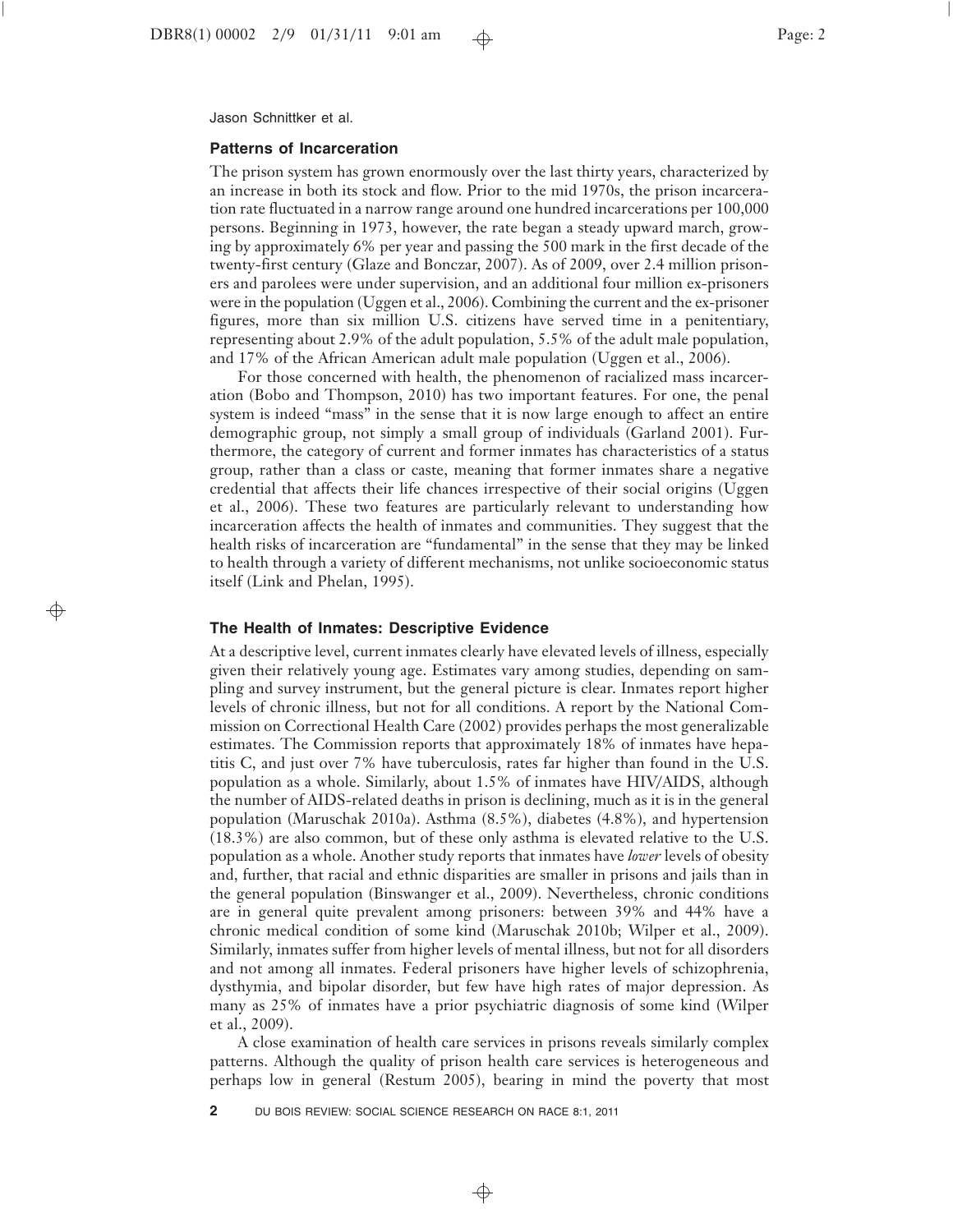#### Incarceration

inmates experienced prior to prison is important. Given that many inmates come from impoverished backgrounds, the quality of services available to inmates before incarceration was already low (Smedley et al., 2003), which is perhaps reflected in mortality patterns. Patterson (2010) finds that the mortality rate of African American men in prison is actually *lower* than among African American men outside of prison and, further, that the Black-White mortality difference essentially disappears within prison. Although firearms and motor vehicle accidents account for some of the differences between Black prisoners and non-prisoners, these causes cannot wholly explain the mortality gap, suggesting, Patterson argues, some role for prison health care. Consistent with this claim, evidence for the high use of medical diagnostic and treatment services among inmates is available. Many inmates resume treatments while incarcerated that may have previously lapsed prior to incarceration (Wilper et al., 2009). Furthermore, at least 70% of prisoners with a medical problem report seeing a medical professional while incarcerated, and slightly more report receiving a medical exam or blood test since admission (Maruschak 2010b). While encouraging, these facts are hardly cause for celebration insofar as they reveal the general paucity of health resources available to impoverished racial minorities. Whites, after all, do not show lower mortality in prison. Nevertheless, these findings suggest a potentially sharp distinction between short and long-term incarceration effects; indeed, this is what research reveals with respect to mortality and morbidity. Among former inmates, for example, mortality is relatively high, especially in the first two weeks following release, even after adjusting for basic demographics (Binswanger et al., 2007).

6 6

# **Disentangling the Effects of Incarceration on Current and Former Inmates**

Although much of the above research is descriptive and cross-sectional, this research raises implicit questions about whether incarceration is causally related to poor health. Claims of causality are complicated, however, by the forces of selection into prison, which are often directly linked to health. Many inmates arrive in prison with preexisting conditions, and many more are at risk for poor health by virtue of their education levels, poverty, and childhood background. Even so, recent evidence suggests that incarceration negatively impacts health and, furthermore, that any positive short-term effects of incarceration are likely outweighed by its long-term negative effects.

For instance, evidence exists for the intra-prison spread of infectious disease. Khan et al.  $(2005)$  have documented the ongoing transmission of hepatitis B in a high-security facility. At baseline, 20.5% of inmates were infected with the virus, and a year later 3.6% showed evidence of a new infection. Several older studies show smaller incidence rates of .8% (Hull et al., 1985) or  $1.3\%$  (Decker et al., 1985), but nonetheless provide evidence for intra-prison transmission. While these incidence rates may appear low when expressed absolutely, they are as much as one hundred times greater than the general U.S. incidence rate.

Other studies estimate even larger relationships in broader data. Using over a decade of case-level data, a variety of controls, including for the prevalence of crack cocaine, and a dynamic model sensitive to the incubation time of HIV, Johnson and Raphael (2009) find strong evidence for an effect of male incarceration rates on male and female AIDS rates, suggesting effects both inside and outside prison. Other studies have explored the role of incarceration in the spread of infectious disease within geographic units ranging in size from communities and states (Thomas and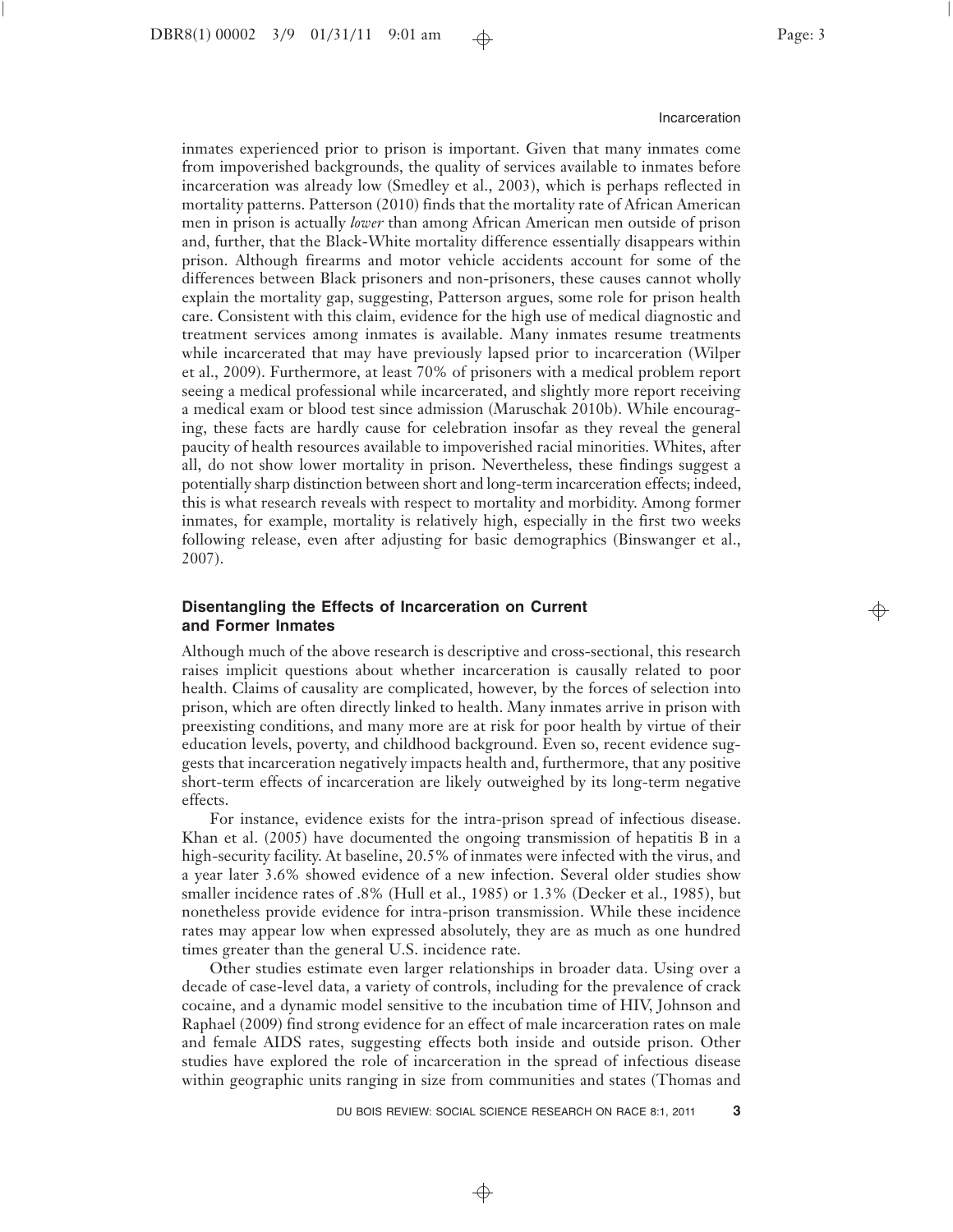#### Jason Schnittker et al.

 $\oplus$ 

Torrone, 2006; Wildeman 2010a, b) to nations (Stuckler et al., 2008), and likewise find evidence for strong effects, albeit with somewhat less attention to causality than Johnson and Raphael.

6 6

Although infectious disease is an important element in the prison-health relationship, incarceration has been linked to other diseases with less obvious vectors. Longitudinal data are beginning to make the case for a long-term effect on morbidity and mortality and, at the same time, beginning to disentangle processes of selection from processes of causation. Using fixed-effects to account for unobserved heterogeneity, Schnittker and John (2007) find an elevated risk of disability following release from prison. Schnittker and John also find that the length of a prison sentence is generally unrelated to risk of disability: even a short sentence is sufficient to increase disability, although those who serve unusually long sentences may be at risk for poor health regardless of incarceration. Using propensity score matching, Massoglia (2008a) likewise concludes that sentence length is generally unrelated to health outcomes and finds elevated levels of infectious disease and stress-related disorders among those with a history of incarceration. Incarceration does not, however, increase the risk for all health problems in a uniform fashion. Massoglia (2008a) reports small and insignificant effects on conditions such as epilepsy or anemia, which have no obvious mechanism related to incarceration. Moreover, incarceration may possibly have some positive long-term effects (not to mention short-term effects) for a handful of diseases. Freudenberg et al. (2005), for example, report declines in drug and alcohol problems among former inmates, suggesting that some inmates "go straight" after release.

In general, the mechanisms for negative health impacts are not always clear and probably reflect multiple factors. Some of the risks reflect a transitive logic spanning incarceration and other well-established social risk factors, including employment, income, and the likelihood of marriage, all of which can affect health. Similarly, health insurance and other access issues might play an important role in shaping the long-term effects of incarceration. In some states, inmates are made ineligible for Medicaid during their sentence and have a difficult time reenrolling after release. Other former inmates lack employer-provided insurance and cannot receive benefits from a spouse, and those lucky enough to find insurance are often denied benefits for pre-existing conditions. Processes of this sort may worsen some existing conditions, and these effects will not be captured in studies of incident conditions.

One study, for example, found that HIV patients who had received treatment while incarcerated often returned to prison following release with higher viral loads than they reported at release (Stephenson et al., 2005). However, the effects of incarceration are not only a reflection of diminished socioeconomic resources and, indeed, controlling for such factors only marginally diminishes the estimated incarceration effects on health (Massoglia 2008b; Schnittker and John, 2007). The remaining mechanisms are a matter of important debate but likely reflect discrimination, stress, and other status-linked psychosocial dimensions. Effects of this sort also foreground the importance of a life-course approach to incarceration and health, especially one attentive to the cumulative disadvantage incarceration entails (London and Myers, 2006). While most inmates are first exposed to prison during young adulthood, many health differentials may not be observed until mid-life, when condition rates and disparities across groups become more apparent.

## **Interactions between Race and Incarceration**

In light of radically disproportionate incarceration rates by race, whether the effects of incarceration on health are similar for African Americans and Whites is worth

 $\oplus$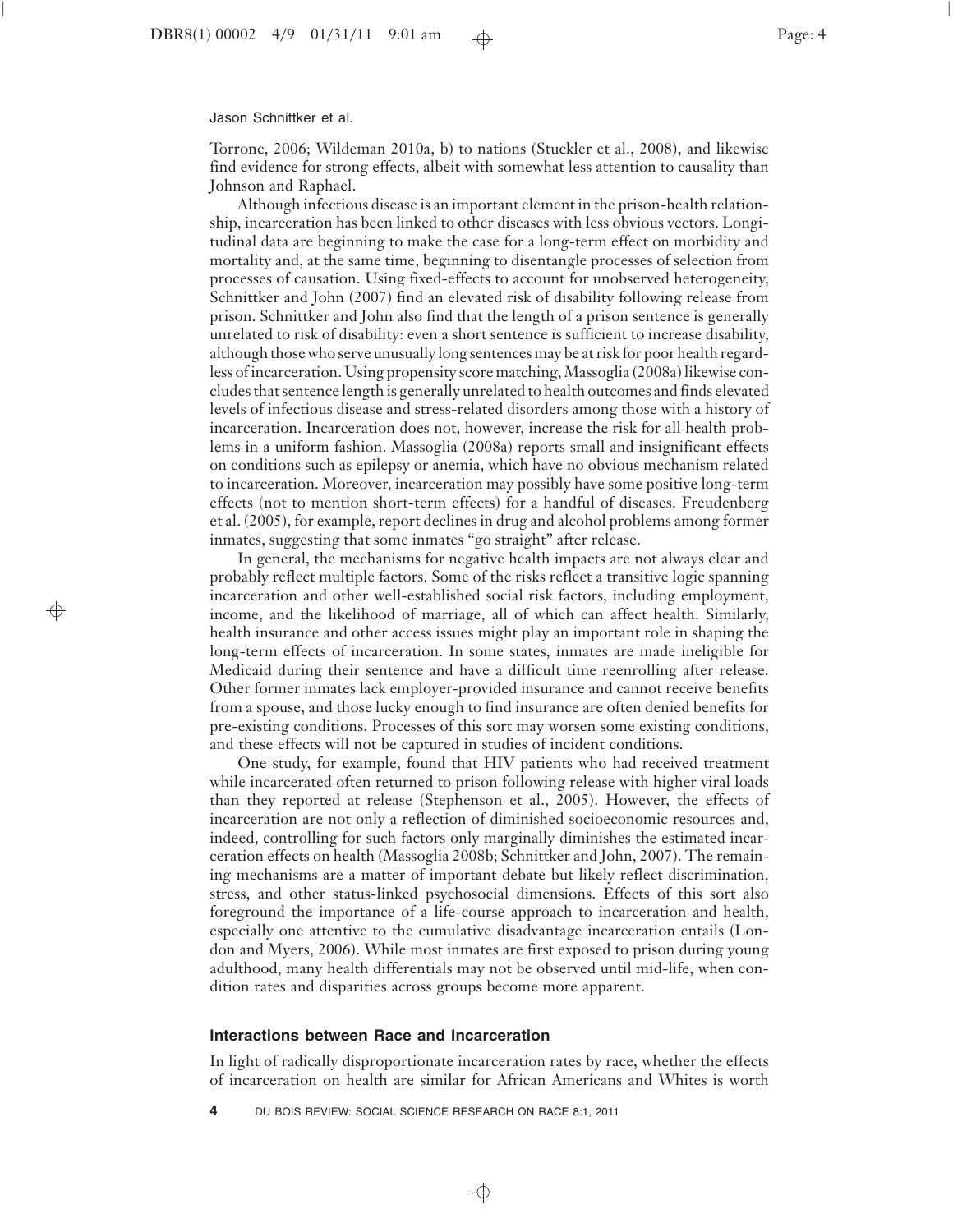#### Incarceration

considering. In other areas, such as labor market outcomes, evidence exists for interactions between incarceration and race, where African Americans with a prison record are doubly disadvantaged (Pager 2003). The theoretical case with respect to health is somewhat less clear, and the empirical evidence is in fact mixed. Part of the problem stems from the basic demographics of incarceration. The relationship between incarceration and poor health could be weaker among African Americans than Whites simply because prison is less selective of high risk among the former than the latter. Similarly, if we imagine that incarceration is linked to poor health by virtue of the stigma of incarceration, it is conceivable that African Americans may suffer less if incarceration is more common in the communities to which they return. However, the opposite relationship is possible. If African Americans are already more vulnerable for poor health, incarceration might simply provide the trigger for disease. Similarly, if incarceration inflates negative stereotypes against African Americans, incarceration might have a larger effect. Some evidence shows that racialized mass incarceration has had the paradoxical effect of increasing the stigma of incarceration in African American communities (Braman 2004; Sampson and Bartusch, 1998). Resolving this issue will require the explicit measurement of the psychosocial context.

6 6

Of course, the possibility that incarceration has no more of an impact on African American former inmates than on White former inmates does not imply that the issue is race-neutral. The unusually high prevalence of incarceration among African Americans relative to Whites allows for the possibility that incarceration can actually account for some portion of the racial disparity in health. Several studies have explored this possibility. Massoglia (2008b) reports some mediating effects of incarceration on Black-White disparities, similar to the mediating effects of education, while Schnittker and John (2007) report smaller effects. Johnson and Raphael (2009), meanwhile, find that the bulk of the racial disparity in AIDS among women can be explained by male incarceration. Given the many disadvantages African Americans face, incarceration may not completely account for racial disparities in health, but it may explain certain differences and deserves to be a central concern of future research.

## **Spillover Effects**

Although they are often treated as social isolates, incarcerated persons are in fact embedded in every facet of social life—as neighbors, partners, and parents—which introduces the possibility of spillovers, particularly in communities of color (Comfort 2008; Wakefield and Uggen, 2010). There has been abundant speculation on the neighborhood effects of incarceration, with much of it focused on the spread of infectious disease to others (Golembeski and Fullilove, 2005), but scholars usually have more than directly infectious vectors in mind when they posit a relationship between incarceration and community health. Often, for example, the motivating concepts are social capital, social control, or other broad-scope concepts, which have multiple pathways to disease manifesting amongst many actors. In high-incarceration neighborhoods, for example, as many as 15% of adult males are cycling back and forth to prison, a process Clear (2007) describes as "coercive mobility" and links to social control  $(p. 73)$ . To the extent that such excessive residential mobility inhibits the formation of interpersonal trust and social capital, community crime and health could worsen. Although no study to our knowledge has explored this issue directly, and work on coercive mobility has been critiqued on causal grounds, incarceration has been linked to social capital in the cross-section (Lynch and Sabol, 2006), and social capital has been linked to community health, albeit inconsistently (Kunitz 2004!. The connection between incarceration and community health is further com-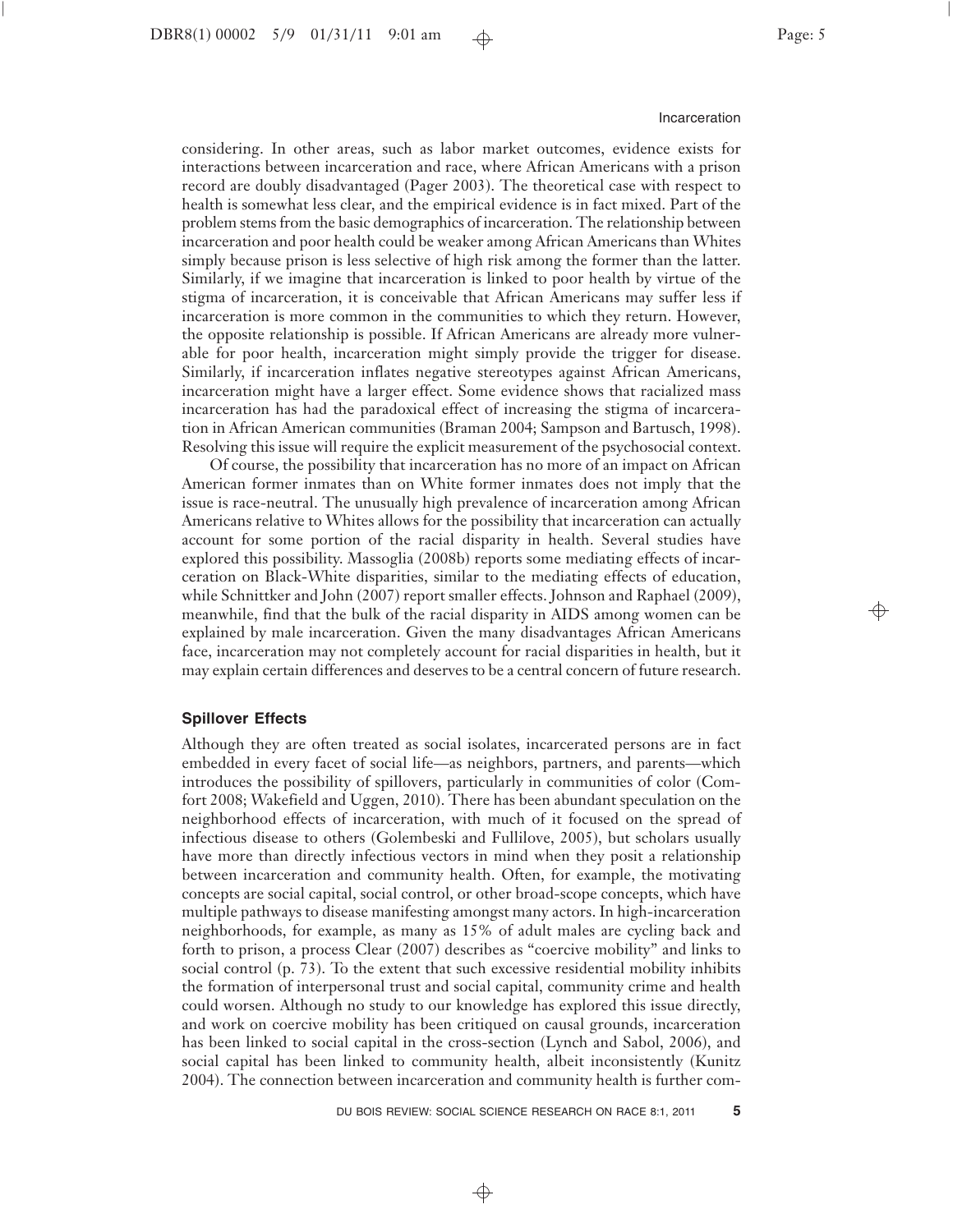#### Jason Schnittker et al.

plicated by the potential crime-reductive effects of incarceration, which presumably benefits aggregate health (Lynch and Sabol, 2006).

6 6

Incarceration has also been linked to families and family processes, whether in terms of marriage rates, stigma, or the support former prisoners are able to provide their spouses and children (Freudenberg et al., 2005). In a particularly strong statement on the stigmatizing dimensions of incarceration, Braman (2004) reports that the stigma of incarceration is even stronger for family members than it is for the former prisoner, given that family members must contend with social stigma even while the prisoner is away (see also Foster and Hagan, 2007). A relationship between stigma and stress (Link and Phelan, 2001) could make family members susceptible to some of the same illnesses to which prisoners are susceptible (Massoglia 2008a). However, even without the spread of stigma to family members, a relationship between their health and their loved one's incarceration is possible. Returning inmates trying to provide care to their families will, on average, find their efforts challenged by reduced wages, unstable employment, discrimination, and divorce (Huebner 2005; London and Parker, 2009; Lopoo and Western, 2005). Geller et al. (2008), for example, find that incarcerated fathers contribute far less to their families and are more likely to live apart from them. More directly related to health, some evidence shows that paternal incarceration may increase children's aggression and delinquency ~Hagan and Palloni, 1990; Murray and Farrington, 2008; Wakefield 2009; Wildeman 2010c!, although scholars recognize variation in these effects premised on variation in the characteristics of incarcerated fathers (Murray and Farrington, 2008; Wildeman 2010c).

As before, countervailing considerations are relevant to the effects of incarceration on family functioning. Incarceration could improve the health of communities and families if, for example, incarceration removed violent spouses and parents from neighborhoods and households. Although half of all state-prison inmates were convicted on non-violent offenses, some non-violent prisoners have abusive relationships with their partners (Western and Wildeman, 2009). Furthermore, even the incapacitation of non-violent partners can have some positive implications. For some women, for example, a partner's incarceration provides a spur for greater independence and a more discerning approach regarding household management (Edin et al., 2004; Western and Wildeman, 2009!. To resolve issues regarding the net effect of incarceration, it will be necessary to closely examine the dynamics of families and communities and to measure concepts such as stigma.

### **CONCLUSION**

 $\oplus$ 

The expansion of criminal punishment and the persistence of racial disparities in incarceration remain concerning for many reasons. A growing body of research suggests that, on balance, incarceration increases the risk for poor health. This relationship has far-reaching implications and raises questions regarding, for example, whether time served in prison exceeds effective punishment, as well as whether the state is responsible for providing care beyond an inmate's time in custody. Our review reveals a complex relationship between incarceration and health, both from the standpoint of outcomes and mechanisms of influence. Nevertheless, the negative effects of incarceration on former inmates are now clear, and it is becoming increasingly clear that incarceration may affect the health or wellbeing of many others as well. We encourage future research exploring the many dimensions of incarcerationhealth relationships. This includes identifying potential mediating mechanisms and

 $\oplus$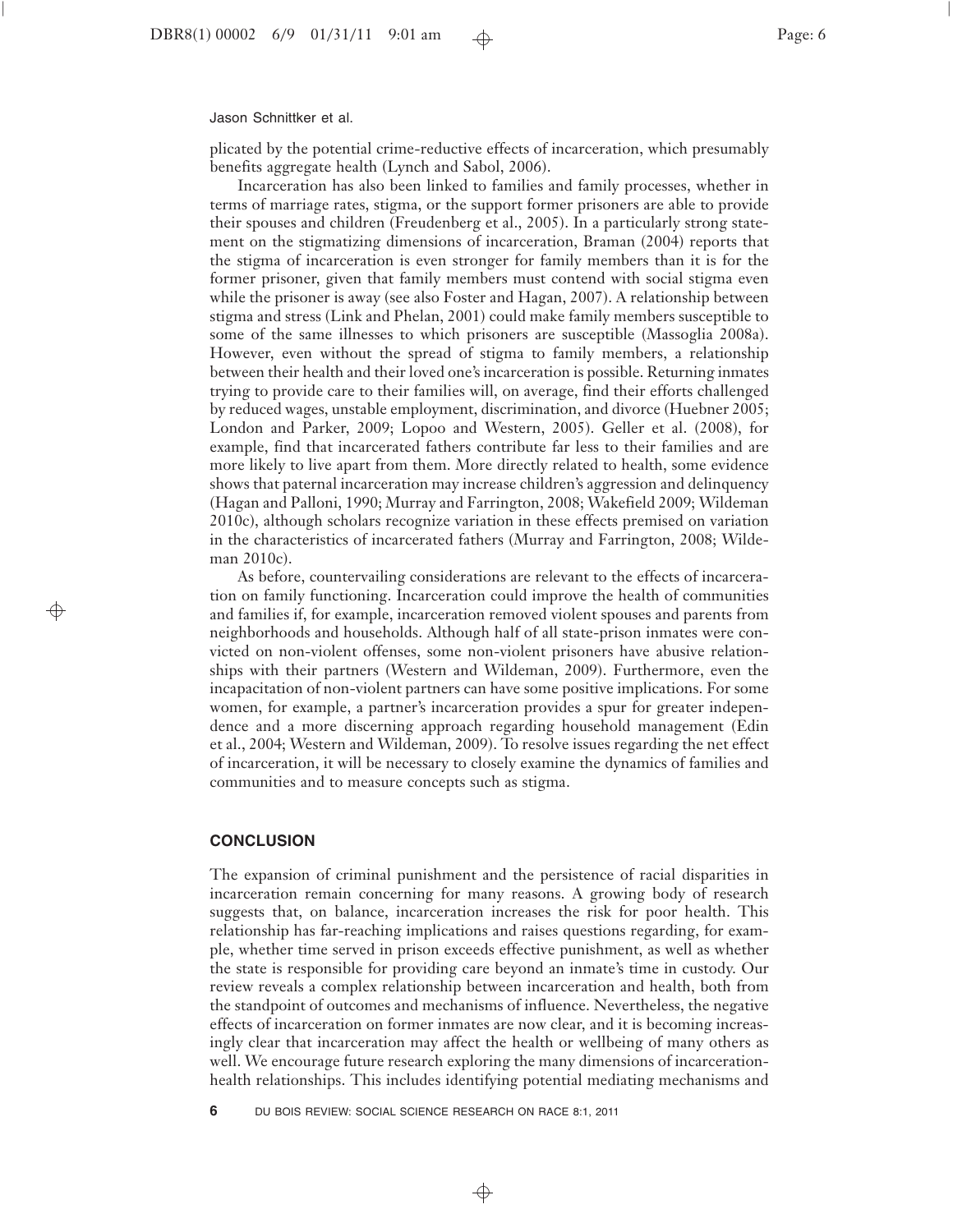#### Incarceration

putting incarceration in a life-course context, thereby appreciating the cumulative disadvantage that may unfold following even brief periods of incarceration (London and Myers, 2006). We also encourage more research on services and programs that might ameliorate the connection between incarceration and health. In health, as elsewhere, the prison has emerged as a powerful stratifying force that drives and shapes social inequalities, but systematic means are available to reduce its influence on the health of African Americans and other groups.

6 6

*Corresponding author*: Jason Schnittker, Department of Sociology, University of Pennsylvania, 3718 Locust Walk, Philadelphia, PA 19104-6299. E-mail: jschnitt@ssc.upenn.edu.

# **ACKNOWLEDGMENTS**

This research funded in part by a Robert Wood Johnson Foundation Investigator Award in Health Policy Research to Schnittker and Uggen. We thank Sarah Shannon for helpful comments on an earlier draft.

## **REFERENCES**

- Binswanger, Ingrid A., Patrick M. Krueger, and John F. Steiner (2009). Prevalence of Chronic Medical Conditions Among Jail and Prison Inmates in the USA Compared With the General Population. *Journal of Epidemiology and Community Health*, 63: 912–19.
- Binswanger, Ingrid A., Marc F. Stern, Richard A. Deyo, Patrick J. Heagerty, Allen Cheadle, Joann G. Elmore, and Thomas D. Koepsell (2007). Release From Prison-A High Risk of Death for Former Inmates. *New England Journal of Medicine*, 356: 157–65.
- Bobo, Lawrence D. and Victor Thompson (2010). Racialized Mass Incarceration: Poverty, Prejudice, and Punishment in Hazel R. Markus and Paula Moya (Eds.) *Doing Race: 21 Essays for the 21st Century*, pp. 322–355. New York: Norton.
- Braman, Donald (2004). *Doing Time on the Outside: Incarceration and Family Life in Urban America*. Ann Arbor, MI: University of Michigan.
- Clear, Todd R. (2007). *Imprisoning Communities: How Mass Incarceration Makes Disadvantaged Neighborhoods Worse*. New York: Oxford Univ. Press.
- Comfort, Megan (2008). *Doing Time Together: Love and Family in the Shadow of the Prison*. Chicago, IL: University of Chicago Press.
- Decker, Michael D., William K. Vaughn, Jamie S. Brodie, Robert H. Hutcheson Jr., and William Schaffner (1985). The Incidence of Hepatitis B in Tennessee Prisoners. The Jour*nal of Infectious Diseases* 152: 214–17.
- Edin, Kathryn, Timothy J. Nelson, and Rechelle Paranal (2004). Fatherhood and Incarceration As Potential Turning Points in the Criminal Careers of Unskilled Men. In Mary Patillo, David Weiman, and Bruce Western (Eds.) *Imprisoning America: The Social Effects of Mass Incarceration*, pp. 46–75. New York: Russell Sage Foundation.
- Foster, Holly and John Hagan (2007). Incarceration and Intergenerational Social Exclusion. *Social Problems*, 54: 399–433.
- Freudenberg, Nicholas, Jessie Daniels, Martha Crum, Tiffany Perkins, and Beth E. Richie (2005). Coming Home From Jail: The Social and Health Consequences of Community Reentry for Women, Male Adolescents, and Their Families and Communities. *American Journal of Public Health*, 95: 1725–36.
- Garland, David (2001). Introduction: The Meaning of Mass Imprisonment. In David Barland ~Ed.! *Mass Imprisonment: Social Causes and Consequences*, pp. 1–3. Thousand Oaks, CA: Sage.
- Geller, Amanda, Irwin Garfinkel, and Bruce Western (2008). Incarceration and Support for Children in Fragile Families. Working Paper, Center for Research on Child Wellbeing, Princeton University.
- Glaze, Lauren E. and Thomas P. Bonczar ~2007!. *Probation and Parole in the United States, 2006*. Washington, DC: Bureau of Justice Statistics.
- Golembeski, Cynthia and Robert Fullilove (2005). Criminal (In)Justice in the City and Its Associated Health Consequences. *American Journal of Public Health*, 95: 1701–6.

DU BOIS REVIEW: SOCIAL SCIENCE RESEARCH ON RACE 8:1, 2011 **7**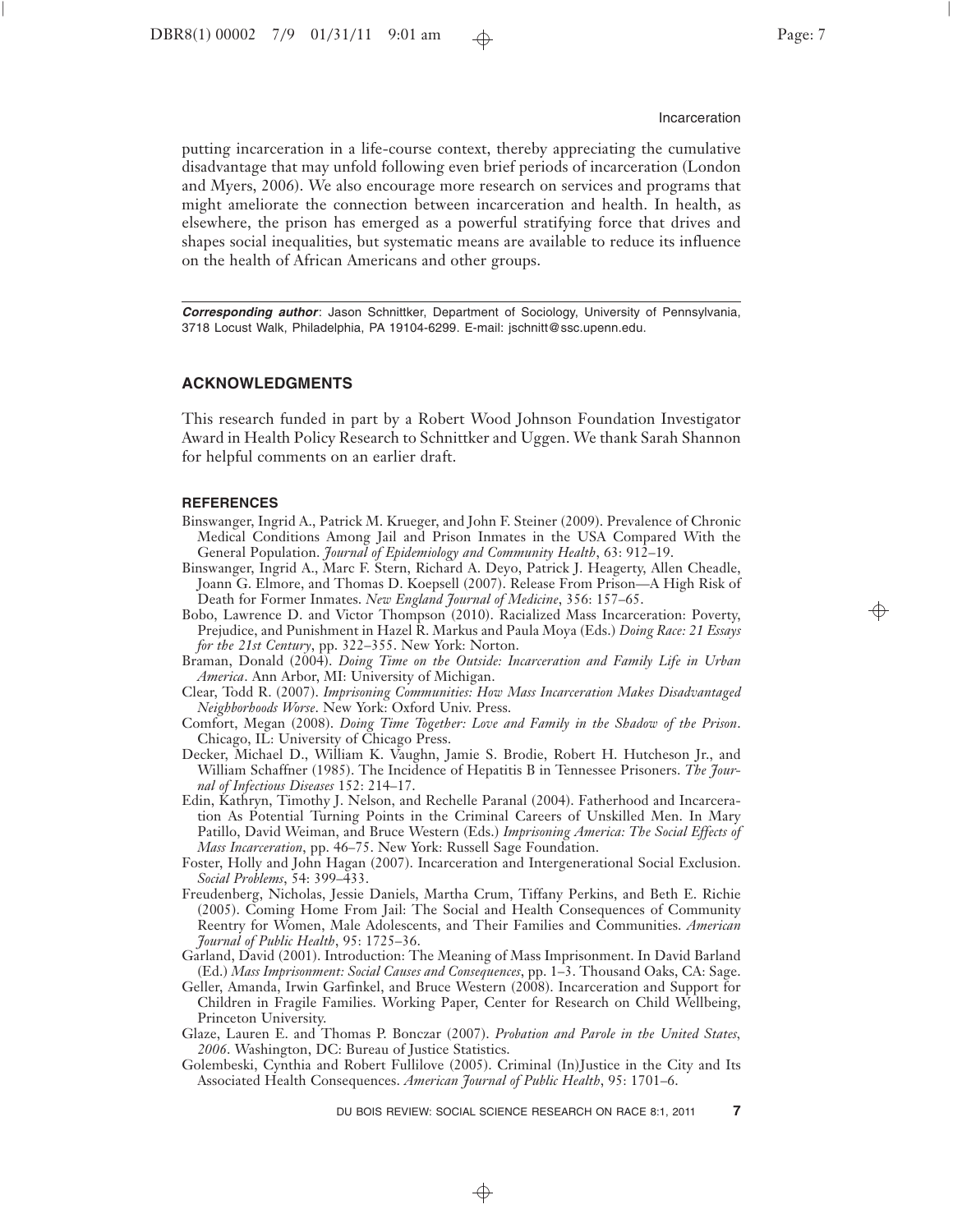$\overline{\phantom{a}}$ 

Jason Schnittker et al.

6

 $\oplus$ 

- Hagan, John and Alberto Palloni (1990). The Social Reproduction of a Criminal Class in Working Class London, circa 1950–1980. *American Journal of Sociology*, 96: 265–99.
- Huebner, Beth M. (2005). The Effect of Incarceration on Marriage and Work Over the Life Course. *Justice Quarterly*, 22: 281–303.
- Hull, Harry F., Lawrence H. Lyons, Jonathan M. Mann, Stephen C. Hadler, Richard Steece, and Michael R. Skeels (1985). Incidence of Hepatitis B in the Penitentiary of New Mexico. *American Journal of Public Health*, 75: 1213–14.
- Johnson, Rucker C. and Steven Raphael (2009). The Effects of Male Incarceration Dynamics on Acquired Immune Deficiency Syndrome Infection Rates among African American Women and Men. *Journal of Law and Economics*, 52: 251–293.
- Khan, Amy J., Edgar P. Simard, William A. Bower, Heather L. Wurtzel, Marina Khristova, Karla D. Wagner, Kathryn E. Arnold, Omana V. Nainan, Madeleine LaMarre, and Beth P. Bell (2005). Ongoing Transmission of Hepatitis B Virus Infection Among Inmates at a State Correctional Facility. *American Journal of Public Health*, 95: 1793–99.
- Kunitz, Stephen J. ~2004 !. Social Capital and Health. *British Medical Bulletin*, 69: 61–73.
- Link, Bruce G. and Jo Phelan (1995). Social Conditions As Fundamental Causes of Disease. *Journal of Health and Social Behavior*, Extra Issue: 80–94.
- Link, Bruce G. and Jo C. Phelan (2001). Conceptualizing Stigma. *Annual Review of Sociology*, 27: 363–85.
- London, Andrew S. and Nancy A. Myers (2006). Race, Incarceration, and Health: A Life-Course Approach. *Research on Aging*, 28: 409–422.
- London, Andrew S. and Wendy M. Parker (2009). Incarceration and Living Arrangements: Findings from the National Health and Social Life Survey. *Journal of Family Issues*, 30: 787–812.
- Lopoo, Leonard M. and Bruce Western (2005). Incarceration and the Formation and Stability of Marital Unions. *Journal of Marriage and Family*, 67: 721–734.
- Lynch, James P. and William J. Sabol (2006). Assessing the Effects of Mass Incarceration on Informal Social Control in Communities. *Criminology and Public Policy*, 3: 267–94.
- Maruschak, Laura M. (2010a). HIV in Prisons, 2007–08. *Bureau of Justice Statistics Bulletin*, January.
- Maruschak, Laura M. (2010b). *Medical Problems of Prisoners*, 2004. Washington, DC: Bureau of Justice Statistics.
- Massoglia, Michael (2008a). Incarceration as Exposure: The Prison, Infectious Disease, and Other Stress-Related Illnesses. *Journal of Health and Social Behavior*, 16: 56–71.
- Massoglia, Michael (2008b). Incarceration, Health, and Racial Disparities in Health. *Law and Society Review*, 42: 275–306.
- Murray Joseph, Farrington David P. (2008). Parental Imprisonment: Long-Lasting Effects on Boys' Internalizing Problems through the Life-Course. *Development and Psychopathology*, 20: 273–90.
- National Commission on Correctional Health Care (2002). *The Health Status of Soon-To-Be-Released Inmates*. Washington, DC: National Commission on Correctional Health Care.
- Pager, Devah (2003). The Mark of a Criminal Record. *American Journal of Sociology*, 108: 937–75.
- Patterson, Evelyn (2010). An Analysis of Mortality in United States' State Correctional Facilities, 1985–98. Unpublished Manuscript, Department of Sociology, The Pennsylvania State University.
- Restum, Zulficar G. (2005). Public Health Implications of Substandard Correctional Health Care. *American Journal of Public Health*, 95: 1689–91.
- Sampson, Robert J. and Dawn J. Bartusch (1998). Legal Cynicism and (Subcultural?) Tolerance of Deviance: The Neighborhood Context of Racial Differences. *Law & Society Review*, 32: 777–804.
- Schnittker, Jason and Andrea John (2007). Enduring Stigma: The Long-Term Effects of Incarceration on Health. *Journal of Health and Social Behavior*, 16: 115–30.
- Smedley, Brian D., Adienne Y. Stith, and Alan R. Nelson (2003). *Unequal Treatment: Confronting Racial and Ethnic Disparities in Health Care*. Washington, DC: The National Academies Press.
- Stephenson, Becky L., David A. Wohl, Carol E. Golin, Hisao-Chuan Tien, Paul Stewart, and Andrew H. Kaplan (2005). Effect of Release From Prison and Re-Incarceration on the Viral Loads of HIV-Infected Individuals. *Public Health Reports*, 120: 8488.
- Stuckler, David, Sanjay Basu, Martin McKee, and Lawrence King (2008). Mass Incarceration Can Explain Population Increases in TB and Multidrug-Resistant TB in European and Central Asian Countries. *Proceedings of the National Academy of Sciences*, 105, pp. 13280–13285.

 $\oplus$